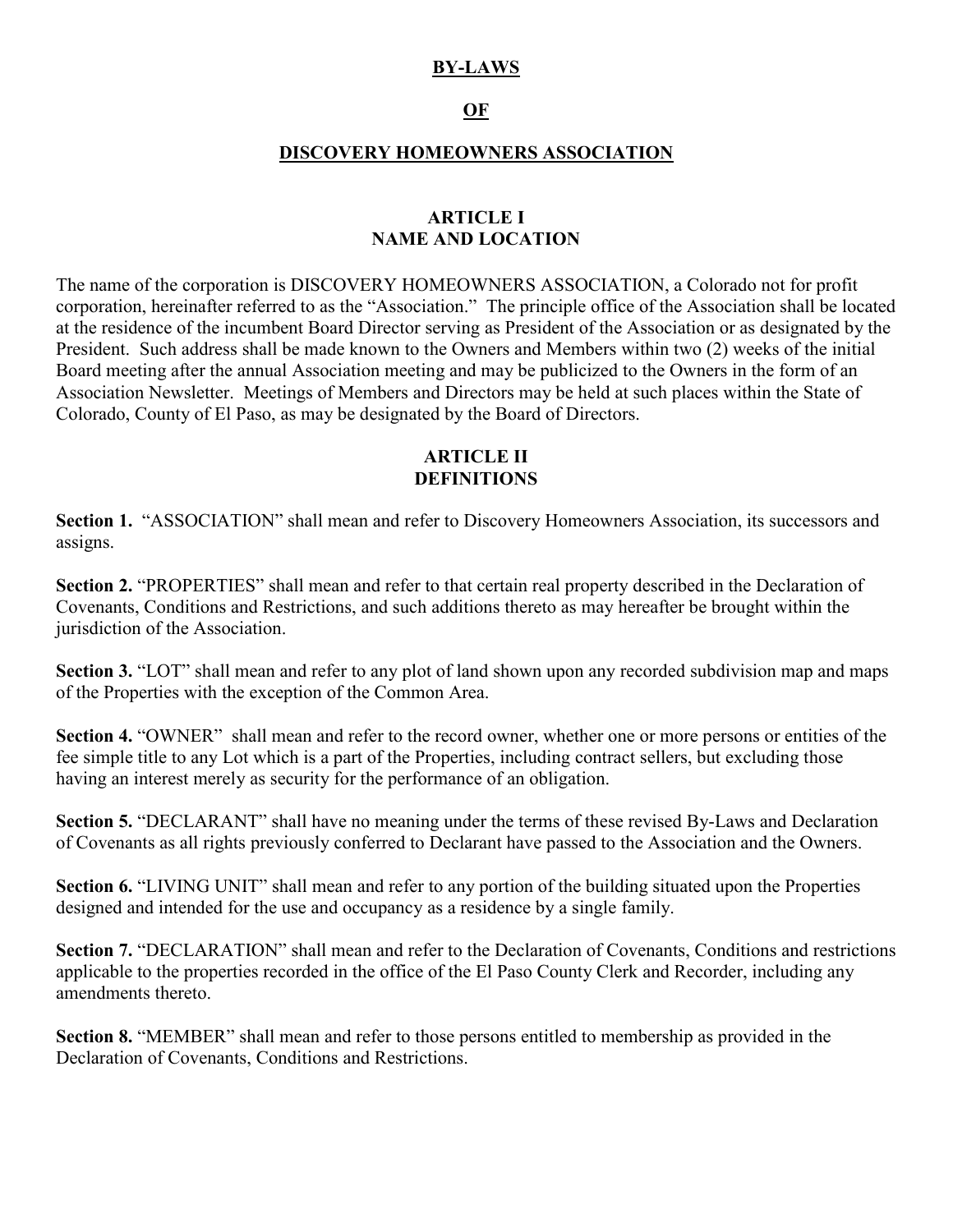#### **ARTICLE III MEETING OF MEMBERS**

**Section 1. "**ANNUAL MEETING" The annual meeting of the Members shall be held in the Month of October, and each subsequent regular annual meeting of the Members shall be held on the same day of the month of each year thereafter. Each regular annual meeting of the Members shall be held at 7:00 o'clock P.M. If the day for the annual meeting is a legal holiday, the annual meeting will be held at the same hour on the first day following which is not a legal holiday.

**Section 2.** "SPECIAL MEETING" Special meetings of the Members may be called at any time by the president or by the Board of Directors, or upon written request of one-forth (1/4) of the Members who are entitled to vote.

**Section 3. "**NOTICE OF MEETINGS" Written notice of each meeting of the Members shall be given by, or at the direction of, the secretary or person authorized to call the meeting, by mailing a copy of such notice, postage prepaid, at least fifteen (15) days before such meeting to each Member entitled to vote thereat, addressed to the Members address last appearing on the books of the Association or supplied by such Member to the Association for the purpose of notice. Such notice shall specify the place, day and hour of the meeting, and, in case of a special meeting, the purpose of the meeting.

**Section 4.** "Quorum" The presence at the meeting of Members entitled to cast, or of the proxies entitled to cast, one-tenth (1/10) of the votes shall constitute a Quorum for any action except as otherwise provided in the Articles of Incorporation, the Declaration, or these By-Laws. If, however, such Quorum shall not be present or represented at any meeting, the Members entitled to vote thereat shall have the power to adjourn the meeting, from time to time, without notice other than announcement at the meeting, until a Quorum as aforesaid shall be present or be represented.

**Section 5.** " Proxies" At all meetings of Members, each Member may vote in person or by proxy. All proxies shall be in writing and filed with the secretary. Every proxy shall be revocable and shall automatically cease upon conveyance by the Member of his Lot.

## **ARTICLE IV BOARD OF DIRECTORS; SELECTION; TERM OF OFFICE**

**Section 1.** "NUMBER" The affairs of this Association shall be managed by a Board of at least five (5) directors, who shall be Members of the Association.

**Section 2.** "TERM OF OFFICE" At the Annual Meeting of the Members*,* the Members shall elect directors to fill vacated Board positions. Directors shall be elected to serve terms of two (2) years or, three (3) years, arranged so that not all directors shall be elected in any one year. Directors will be limited to serving a maximum of six continuous (6) years. There will be a waiting period of one (1) year before being renominated.

**Section 3.** "REMOVAL" Any director may be removed from the board, with or without cause, by a majority vote of the Members of the Association. In the event of death, resignation or removal of a director, his/her successor shall be selected by the remaining members of the Board and shall serve for the unexpired term of his/her predecessor.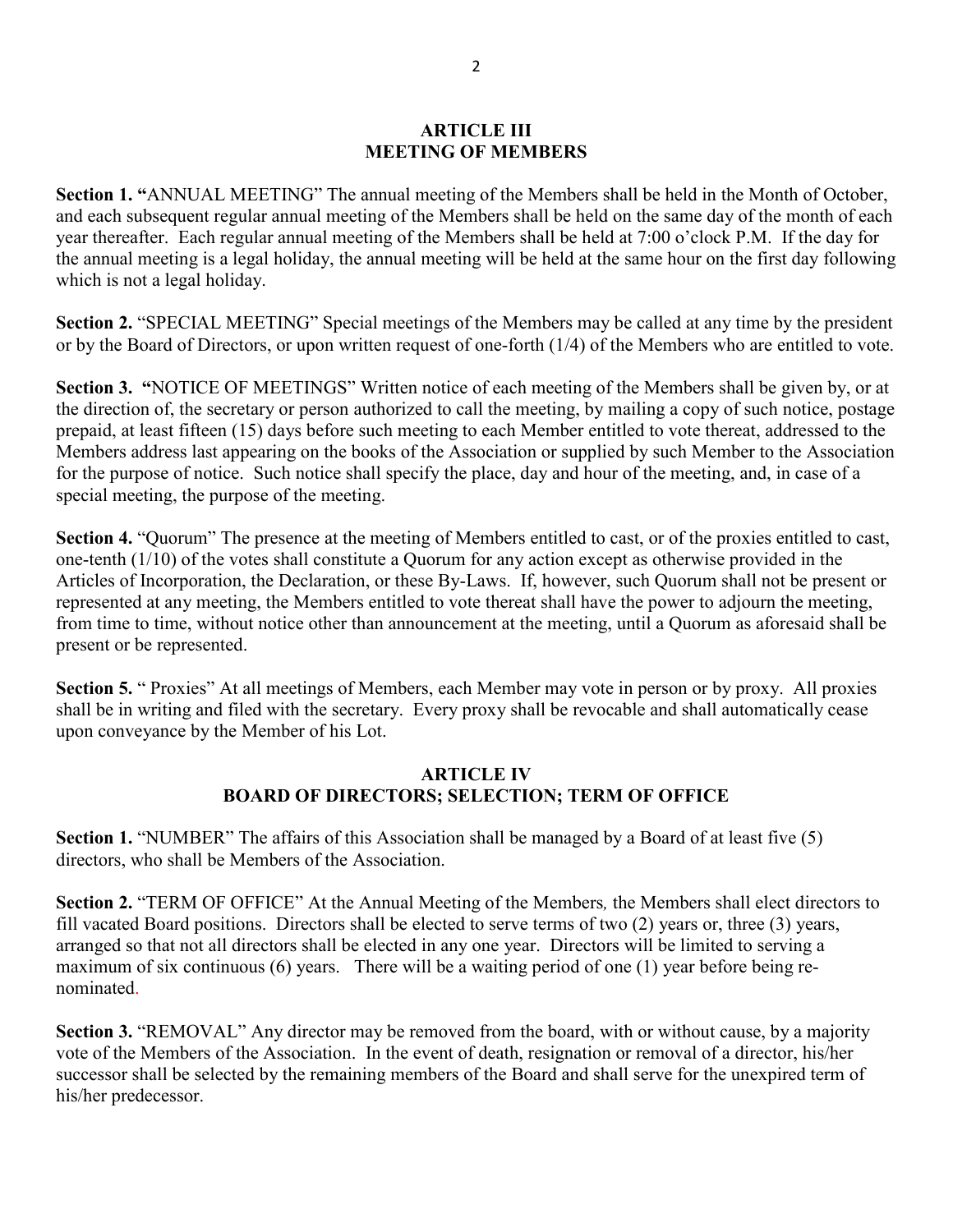**Section 4.** "COMPENSATION" No director shall receive compensation for any service he/she may render to the Association. However, any director may be reimbursed for his/her actual expenses incurred in the performance of his /her duties.

**Section 5.** "ACTION TAKEN WITHOUT A MEETING" The directors shall have the right to take action in the absence of a meeting which they could take at a meeting by obtaining the written approval of all the directors. Any action so approved shall have the same effect as through taken at a meeting of the directors.

### **ARTICLE V NOMINATION AND ELECTION OF DIRECTORS**

**Section 1.** "NOMINATION" Nomination for election to the Board of Directors shall be made by a Nominating Committee. Nominations may also be made from the floor at the annual meeting. The Nominating Committee shall consist of a Chairperson. Who shall be a member of the Board of Directors, and two (2) or more Members of the Association. The Nominating Committee shall be appointed by the Board of Directors prior to the annual meeting of the Members, to serve from the close of such annual meeting until the close of the next annual meeting and such appointment shall be announced at each annual meeting. The Nominating Committee shall make as many nominations for the election to the Board of Directors as it shall in its discretion determine, but not less than the number of vacancies that are to be filled. Such nominations may be made from among Members of the Association.

**Section 2.** "ELECTION" Election to the Board of Directors shall be by secret written ballot. At such election the Members or their proxies may cast, in respect to each vacancy, as many votes as they are entitled to exercise under the provisions of the Declaration. The persons receiving the largest number of votes shall be elected. Cumulative voting is not permitted.

# **ARTICLE VI MEETING OF DIRECTORS**

.

**Section 1.** "REGULAR MEETINGS" Regular meetings of the Board of Directors shall be held monthly without notice, at such place and hour as may be fixed from time to time by resolution of the Board. Should said meeting fall upon a legal holiday, then that meeting shall be held at the same time on the next day which is not a legal holiday.

**Section 2.** "SPECIAL MEETINGS" Special meetings of the Board of Directors shall be held when called by the president of the Association, or by any two (2) directors, after not less than three (3) days' notice to each director.

**Section 4.** "QUORUM" A majority of the number of directors shall constitute a Quorum for the transaction of business. Every act or decision done or made by a majority of the directors present at a duly held meeting at which a Quorum is present shall be regarded as the act of the Board.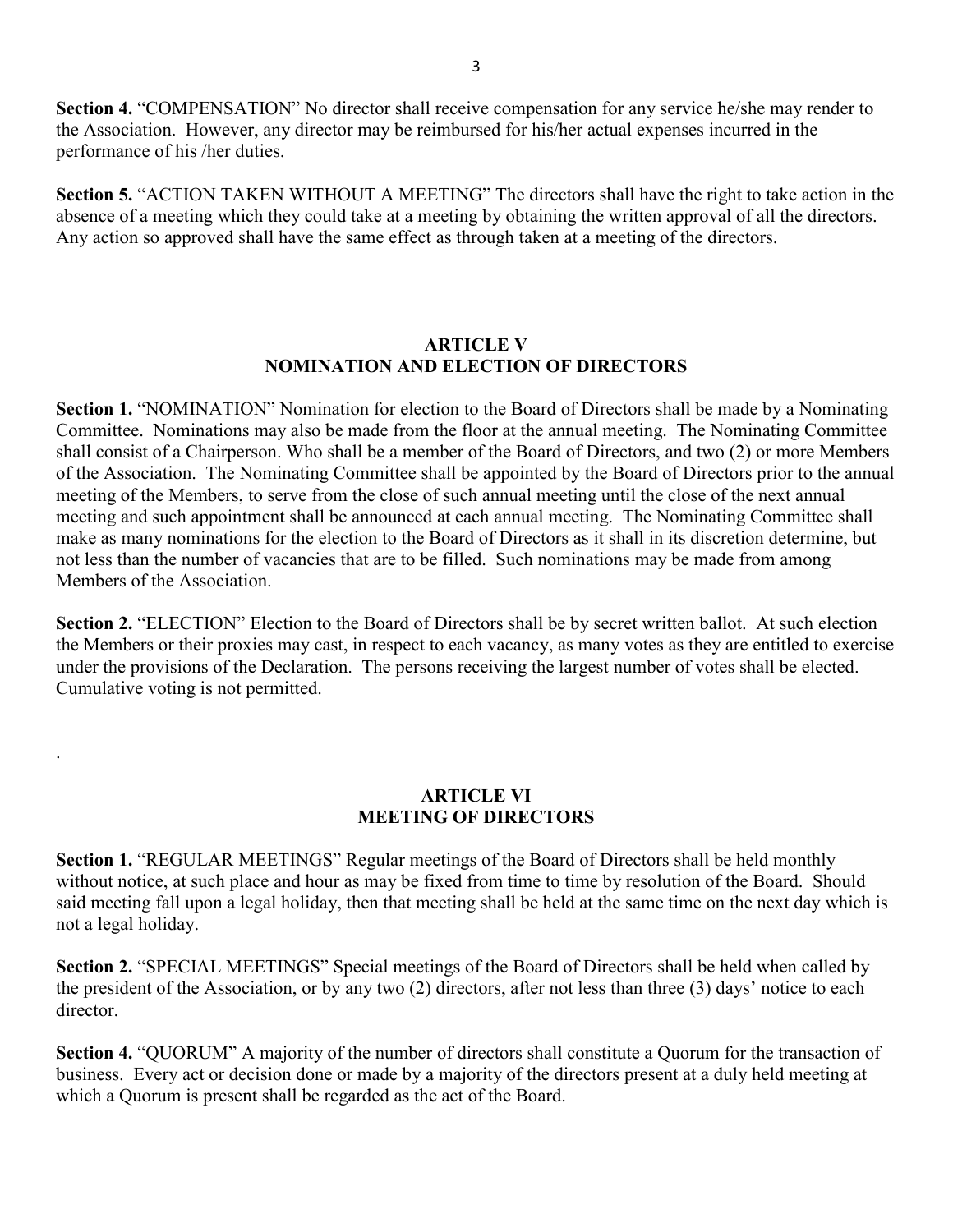# **ARTICLE VII POWERS AND DUTIES OF THE BOARD OF DIRECTORS**

**Section 1.** "POWERS" The Board of Directors shall have power to:

- (a) Exercise for the Association all powers, duties and authority vested in or delegated to this Association and not reserved to the membership by other provisions of these By-Laws, the Articles of Incorporation, or the Declaration of Covenants, Conditions and Restrictions;
- (b) Declare the office of a member of the Board of Directors to be vacant in the event such member shall be absent from (3) consecutive regular meetings of the Board of Directors: and
- (c) Employ a manager, an independent contractor, or such other employees as they deem necessary, and to prescribe their duties.
- (d) Engage in an Alternative Dispute Resolution Procedure (ADRP) when conflicts arise with homeowner members. (*ADRP* A*mendment-Appendix A)*

**Summary of the Alternative Dispute Resolution Procedure:** 

- Person to person interaction first
- Either party may demand ADRP
- Conducted by JAG or other organization
- Both sides agree to Mediator or a Judge appoints
- Either/both sides may be represented by legal counsel
- If an agreement is reached, it must be in writing
- If no agreement is reached, Mediator will issue a binding ruling
- A binding ruling will be based on mediation results, with possible later hearings for more evidence and arguments
- Resolution costs will be shared equally by both parties unless either party is represented by legal counsel, in which case, that party is responsible for its legal counsel costs.

**Section 2.** "DUTIES" It shall be the duty of the Board of Directors to:

- (a) Cause to be kept a complete record of all of its acts and Corporate affairs and to present a statement thereof to the Members at the annual meeting of the Members, or at any special meeting when such statement is requested in writing by one-fourth (1/4) of the Members who are entitled to vote;
- (b) Supervise all officers, agents and employees of this Association, and to see that their duties are properly performed;
- (c) As more fully to the Declaration of Covenants, Conditions and Restrictions to:
	- (1) Fix the amount of the annual assessment against each lot at least thirty (30) days in advance of each annual assessment period;
	- (2) Send written notice of each assessment to every Owner subject thereto to at least thirty (30) days in advance of each annual assessment period; and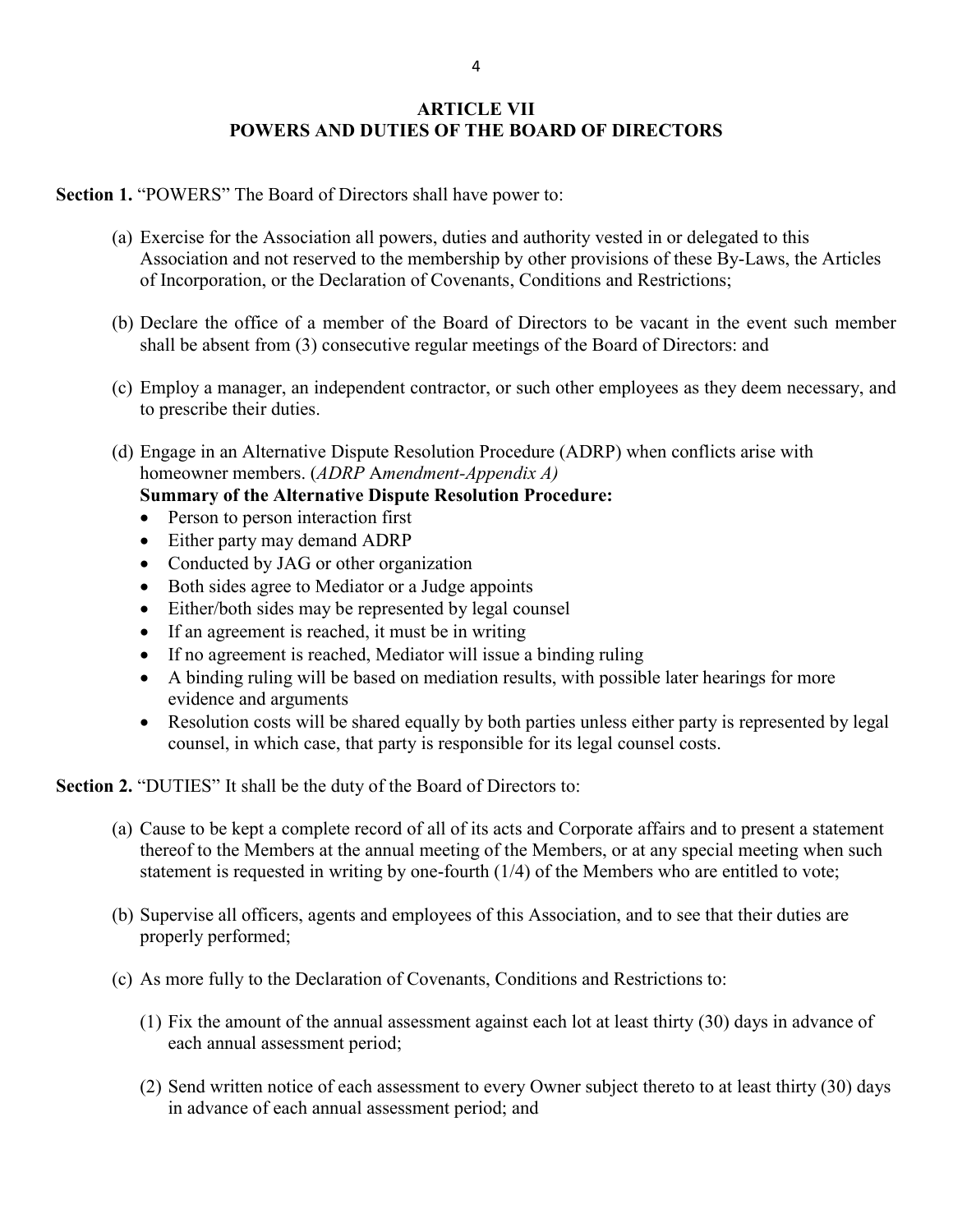- (3) Foreclose the lien against any property for which assessments are not paid within thirty (30) days after due date or bring an action at law against the Owner personally obligated to pay the same.
- (d) Issue, or to cause an appropriate officer to issue, upon demand by any person, a certificate setting forth whether or not any assessment has been paid. A reasonable charge may be made by the Board for the issuance of these certificates. If a certificate states an assessment has been paid, such certificate shall be conclusive evidence of such payment.
- (e) Cause all officers or employees having fiscal responsibilities to be bonded, as it may deem appropriate;

### **ARTICLE VIII OFFICERS AND THEIR DUTIES**

**Section 1.** " LISTINGS" OF OFFICES" The officers of this Association shall be president and vice-president, a secretary, and a treasurer, and such other officers as the Board may from time to time by resolution create. The offices of secretary and treasurer may be combined and that position may be held by one (1) person.

**Section 2.** "ELECTION OF OFFICERS" The election of officers shall take place at the first meeting of the Board of Directors and following each annual meeting of the Members thereafter. The Members shall be notified of the selection of the officers by Newsletter publication within two (2) weeks of the Board of Directors meeting following the annual meeting of the Members.

**Section 3.** "TERM" The officers of this Association shall be elected annually by the Board of Directors and shall hold office for one (1) year unless he/she shall sooner resign, or shall be removed, or otherwise disqualified to serve.

**Section 4.** "SPECIAL APPOINTMENTS" The Board may elect such other officers as the affairs of the Association may require, each of whom shall hold office for such period, have such authority, and perform such duties as the Board may, from time to time, determine.

**Section 5.** "RESIGNATION AND REMOVAL" Any officer may be removed from office with or without cause by the Board. Any officer may resign at any time giving written notice to the Board, the president or the secretary. Such resignation shall take effect on the date of receipt of such notice or at any later time specified therein, and unless otherwise specified therein, the acceptance of such resignation shall not be necessary to make it effective.

**Section 6.** "VACANCIES" A vacancy in any office may be filled by appointment by the Board of Directors. The officer appointed to such vacancy shall serve for the remainder of the term of the officer he/she replaces.

**Section 7.** " MULTIPLE OFFICES" The offices of secretary and treasurer may be held by the same person. No Person shall simultaneously hold more than one (1) of the offices except in the case of special offices created pursuant to Section 4 of this Article.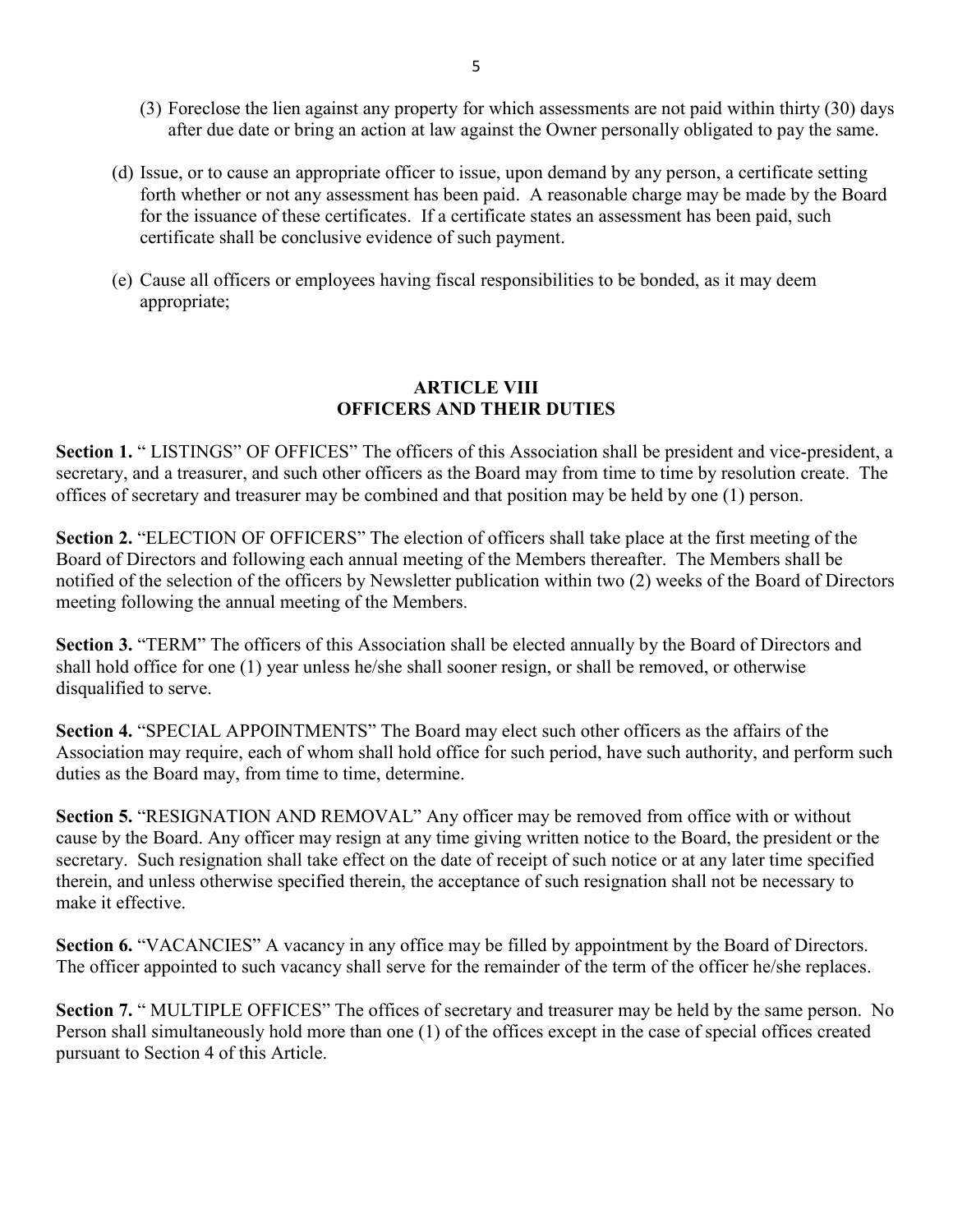**Section 8. "DUTIES"** The duties of the officers are as follows:

# **President**

(a) The president shall preside at all meetings of the Board of Directors, shall see that orders and resolutions of the Board are carried out, shall sign all leases, mortgages, deeds and other written instruments and shall co-sign all checks and promissory notes, or follow the policies specified by the Association's bank.

## **Vice-President**

(b) The vice-president shall act in the place and stead of the president in the event of his/her absence, inability or refusal to act, and shall exercise and discharge such other duties as may be required of him/her by the Board.

### **Secretary**

(c) The secretary shall record the votes and keep the minutes of all meetings and proceedings of the Board and of the Members; keep the corporate seal of the Association and affix it on all papers requiring said seal; serve notice of meetings of the Board and of the Members; keep appropriate current records showing Members of the Association together with their addresses, and shall perform such other duties as required by the Board.

### **Treasurer**

(d) The treasurer shall receive and deposit in appropriate bank accounts all monies of the Association and shall disburse such funds as directed by resolution of the Board of Directors; shall sign all checks and promissory notes of the Association; keep proper books of account; cause an annual audit of the Association books to be made by a public accountant at the completion of each fiscal year; and shall prepare an annual budget and a statement of income and expenditures to be presented to the membership at its regular annual meeting, and deliver a copy of each to the Members.

### **ARTICLE IX COMMITTEES**

**Section 1.** The Association may appoint an Architectural Review Committee (ARC), as provided in the Declaration, and shall appoint a Nominating Committee, as provided in these By-Laws. In addition the Board of Directors shall appoint other committees as deemed appropriate in carrying out its purposes.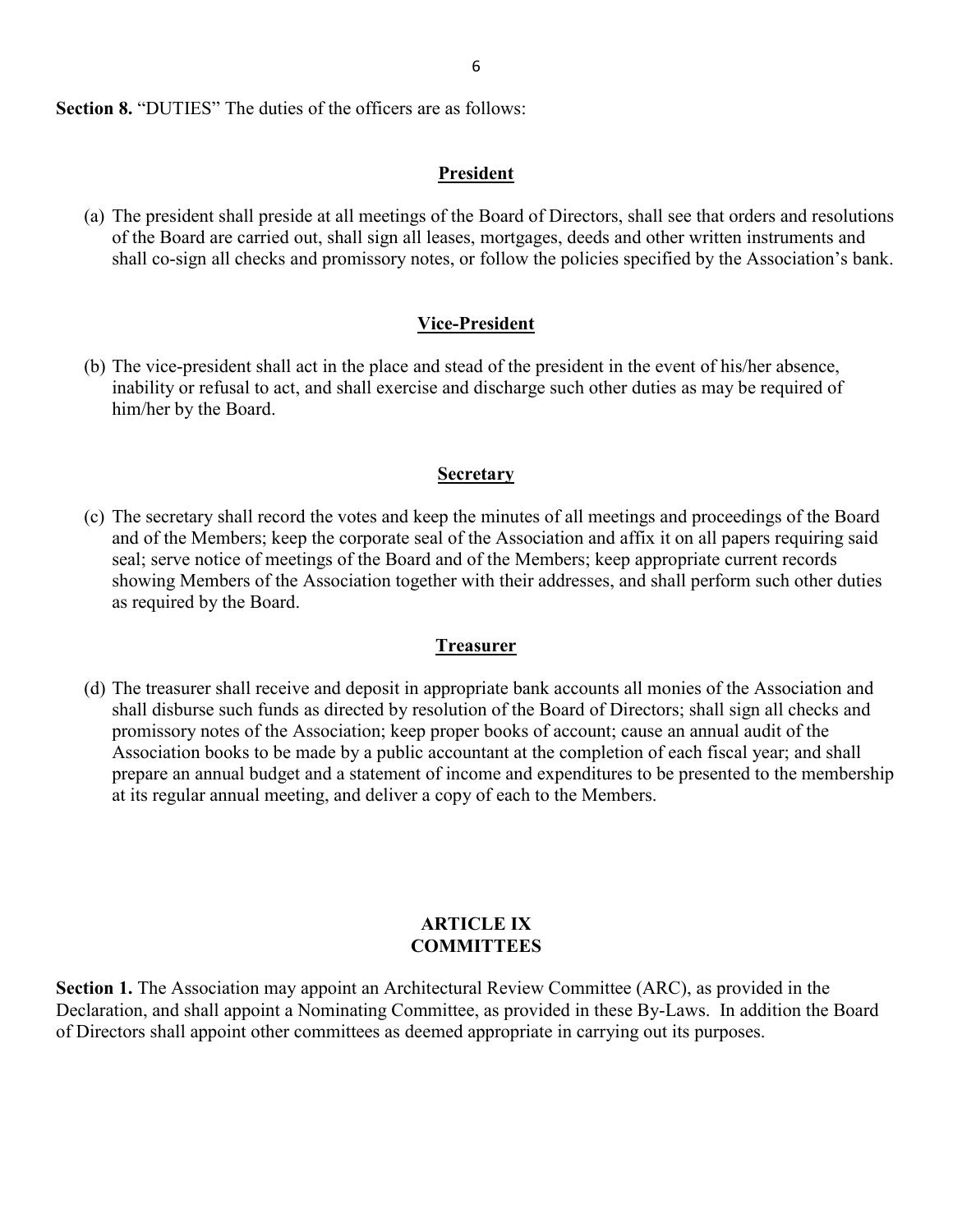#### **ARTICLE X BOOKS AND RECORDS**

**Section 1.** The books, records and papers of the Association shall at all times be maintained at the principle office address of the Association, as provided for in Article I. All books, records and papers shall be available for inspection of any Member with forty-eight (48) hours advance notice to the principle office of the Association. Such notice to the principle office or secretary, requesting review of the Association records must be in writing. The Declaration of Covenants, Conditions and Restrictions, the Article of Incorporation and the By-Laws of the Association shall be available for inspection by any Member at the principle office of the Association, where copies may be purchased at a reasonable cost.

#### **ARTICLE XI ASSESSMENTS**

**Section 1.** As more fully provided in the Declaration, each Member is obligated to pay to the Association annual and special assessments which are secured by a continuing lien upon the property against which the assessments is made. Any assessment which is not paid when due shall be delinquent. If the assessment is not paid within thirty (30) days after the due date, the assessment shall bear interest from the date of delinquency at the rate of ten percent (10%) per annum, and the Association may bring an action at law against the Owner personally obligated to pay the same or foreclose the lien against the property, and interest, costs and reasonable attorney's fees of any such action shall be added to the amount of such assessment. No Owner may waive or otherwise escape liability for the assessments provided for herein by non-use of any Common Areas or abandonment of his /her lot.

### **ARTICLE XII CORPORATE SEAL**

**Section 1.** The Association may have a seal in circular form having within its circumference the words:

"DISCOVERY HOMEOWNERS ASSOCIATION"

#### **ARTICLE XIII AMENDMENTS**

**Section 1.** These By-Laws may be amended, at a regular or special meeting of the Members, by a vote of a majority of a Quorum of Members present in person or by proxy.

**Section 2.** In case of any conflict between the Declaration of Covenants, Conditions and Restrictions and these By-Laws, the Declaration shall control.